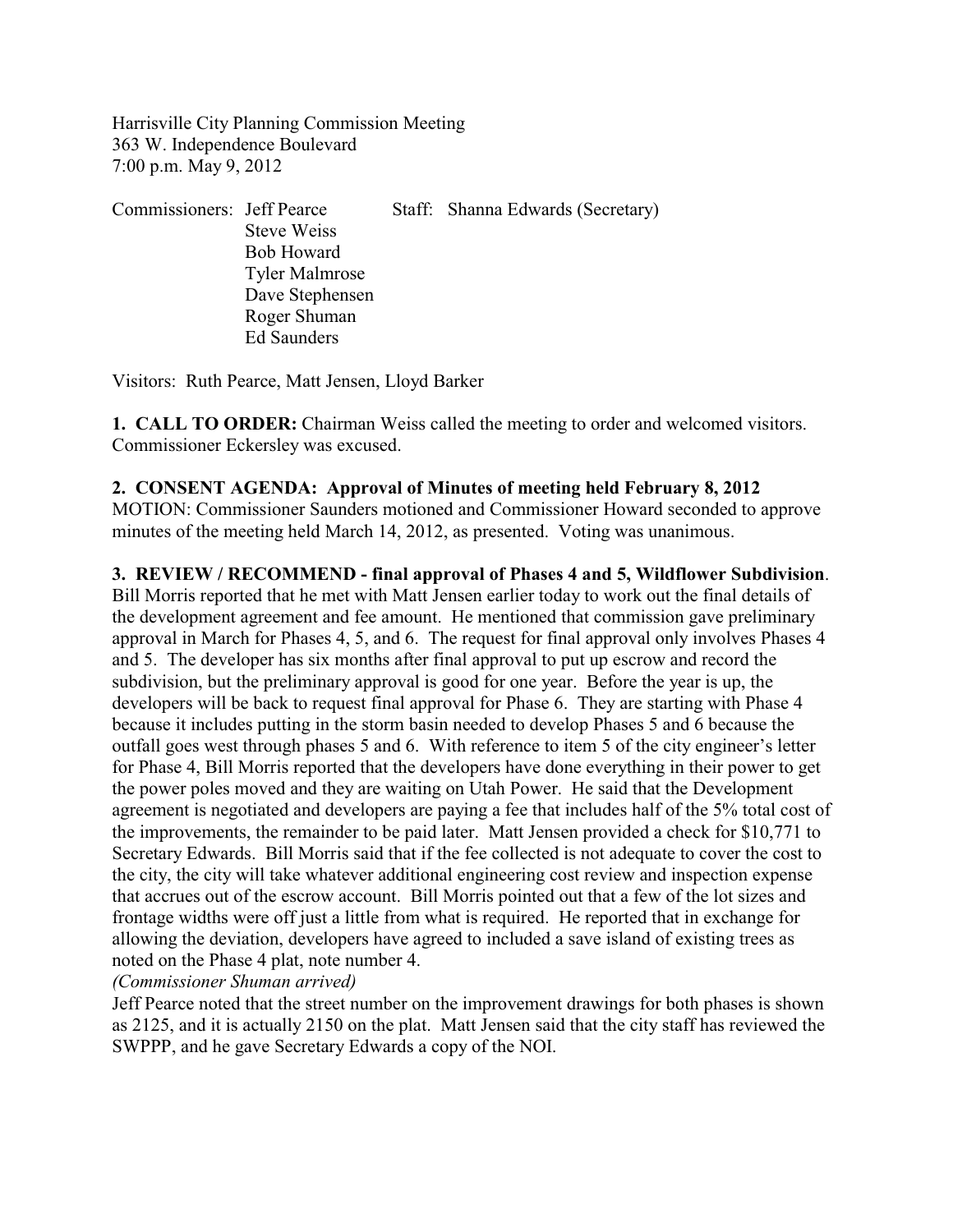MOTION: Commissioner Saunders motioned to recommend final approval to Phases 4 and 5 of Wildflower Estates Subdivision contingent upon items in the city engineer's letter dated April 30, 2012. The motion was seconded by Jeff Pearce and voting was unanimous.

## **4. CONCEPTUAL DISCUSSION** - **on allowing multi-family dwellings in the Commercial CP-2 Zone.**

Bill Morris reported that Mr. Barker recently came to a project management meeting where they discussed different options for placing multifamily residential in the commercial zone. The possibility of considering a percentage of residential in commercial was suggested, and Mr. Barker said that he is proposing 30 percent. Bill Morris said if allowing multifamily in commercial is something commissioners want to recommend, he will write an ordinance. He mentioned the benefits would include revenue from building permits, and he mentioned that it may be a good "in-fill development." The down side is that it would be taking away 30 percent of revenue generating commercial area.

Lloyd Barker presented commissioners with an aerial photo and plans showing where he wants to develop multi-family residential on his property. He said he talked with neighboring property owner, Howard Dabb, about combining their parking lots in the future. He said Mr. Dabb also has some commercial property he may want to develop as multifamily residential.

Commissioner Saunders mentioned concern if this applies to all commercial throughout the city. Commissioner Howard said this would be opening the door to do the same thing in all CP-2. Bill Morris explained that making an exception as a conditional use does not apply because for one reason, the city cannot shut down residentia. He mentioned that there is something called an "in-fill development" regulation. He said he has not had experience with this idea, and he does not know if the city is to the stage of development that would warrant that type of use, but it could be looked into. He pointed to several slivers of land zoned commercial on the map that might lend to residential "in-fill." Commissioner Shuman stated that in this case, multi-family might be a nice buffer between residential across the street and commercial, but he commented that 30 percent throughout the city is high. He cited safety issues when mixing residential and commercial which could place children around large trucks, and it may be a problem to meet open space yard requirements for residential in with commercial. Although commissioners might like to accommodate Mr. Barker and what he is proposing, Commissioner Shuman said it is the commissioner's responsibility to protect the city as a whole. Commissioner Pearce feels there is a need to require screening or fences between the two uses. Commissioner Malmrose stated that safety is paramount. It is not likely that only older couples will live in housing in commercial, it will likely be families with children. Chairman Weiss stated he is 100 percent against allowing multi-family that will apply to all commercial. He wants to do the right thing and not put the city in jeproidy. He said the "in-fill development" provision may be something that could be applied specifically. Chairman Weiss asked each commissioner for their response to allowing a percentage of multi-family dwellings in the Commercial CP-2 Zone. All responded that they are opposed, but Commissioner Shuman hesitated. He would like to make it work without making it uniform throughout the CP-2 Zone. Commissioners agreed to put it on the agenda as a study session to look into the "in-fill development" concept, learn about it, bring in some ideas, and decide if it is timely. Bill Morris said that he does not want to get creative to